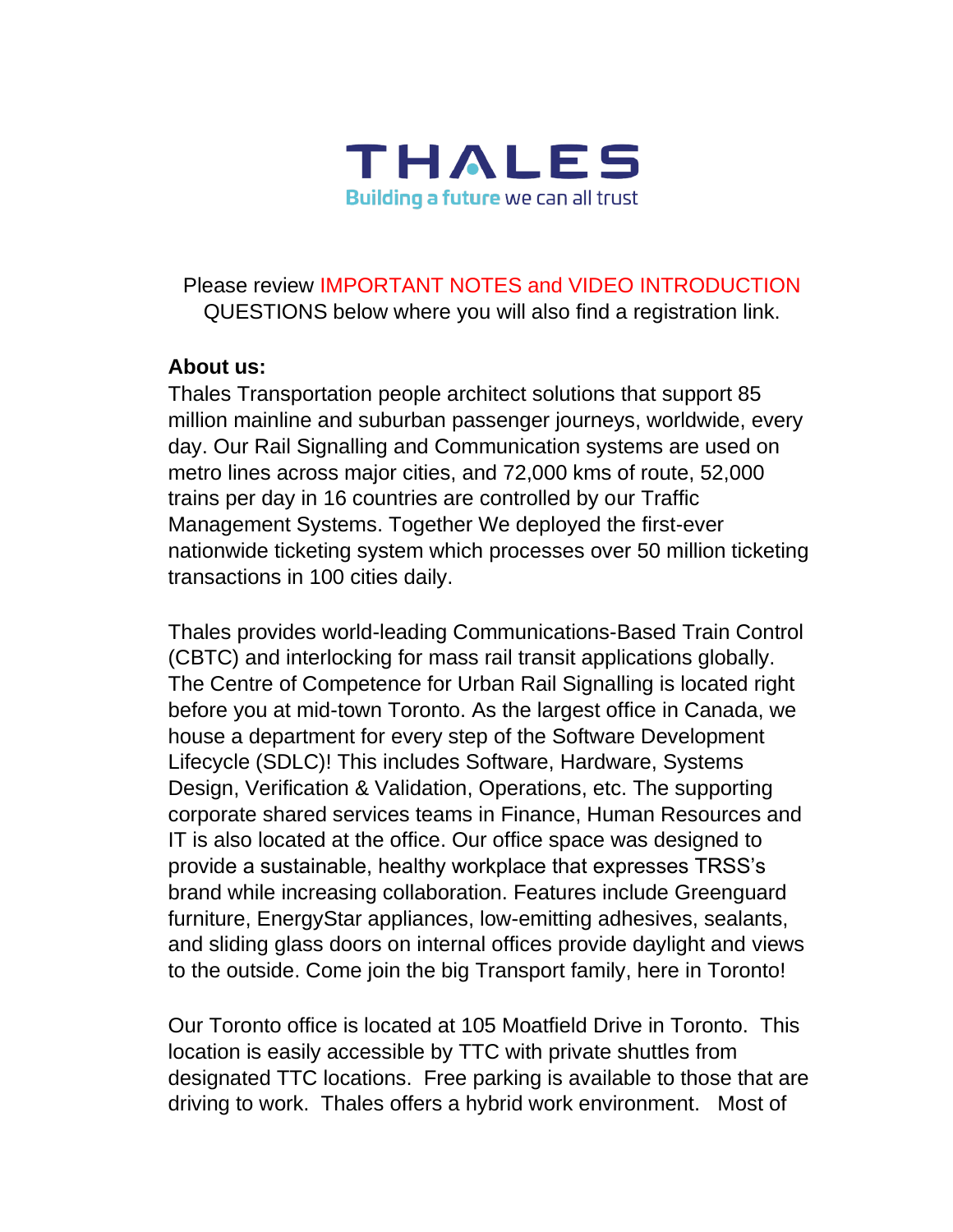our employees are continuing to work remotely with occasional work in the office as required.

## **Explore Opportunities:**

Our company recruits Electrical Engineers, Rail Engineers, and Embedded Software Engineers

We invite you to explore our job postings online and reference the job title you are interested in as you record your introduction video. Please share with us your background as it relates to the key requirements and preferred qualifications (if any) of the position.

Note: these are the TCTS positions (Toronto location), please don't use our main careers page [https://thales.wd3.myworkdayjobs.com/en-](https://thales.wd3.myworkdayjobs.com/en-US/Careers/jobs?locations=47200b8529d91021abd666dc018c5f6d)[US/Careers/jobs?locations=47200b8529d91021abd666dc018c5f6d](https://thales.wd3.myworkdayjobs.com/en-US/Careers/jobs?locations=47200b8529d91021abd666dc018c5f6d)

# **Why join us?**

Our goal: Deliver a global world-class offer for a unique employee experience, whilst boosting individual and collective performance to meet the Group's strategic ambitions.

## **Your career with Thales**

Our business success also depends on how much scope our employees have to broaden their experience by moving around between jobs and locations. We offer a broad range of training opportunities to enhance opportunities for job mobility throughout our many businesses and locations. We have 5000 annual transfers (between jobs and work locations) that provide our employees with continued career growth.

Underpinning our professional development policy is a full array of training programmes provided by Thales's in-house university. Clearly defined processes are in place to ensure that each Thales manager meets regularly with individual employees to review their career aspirations and professional development prospects.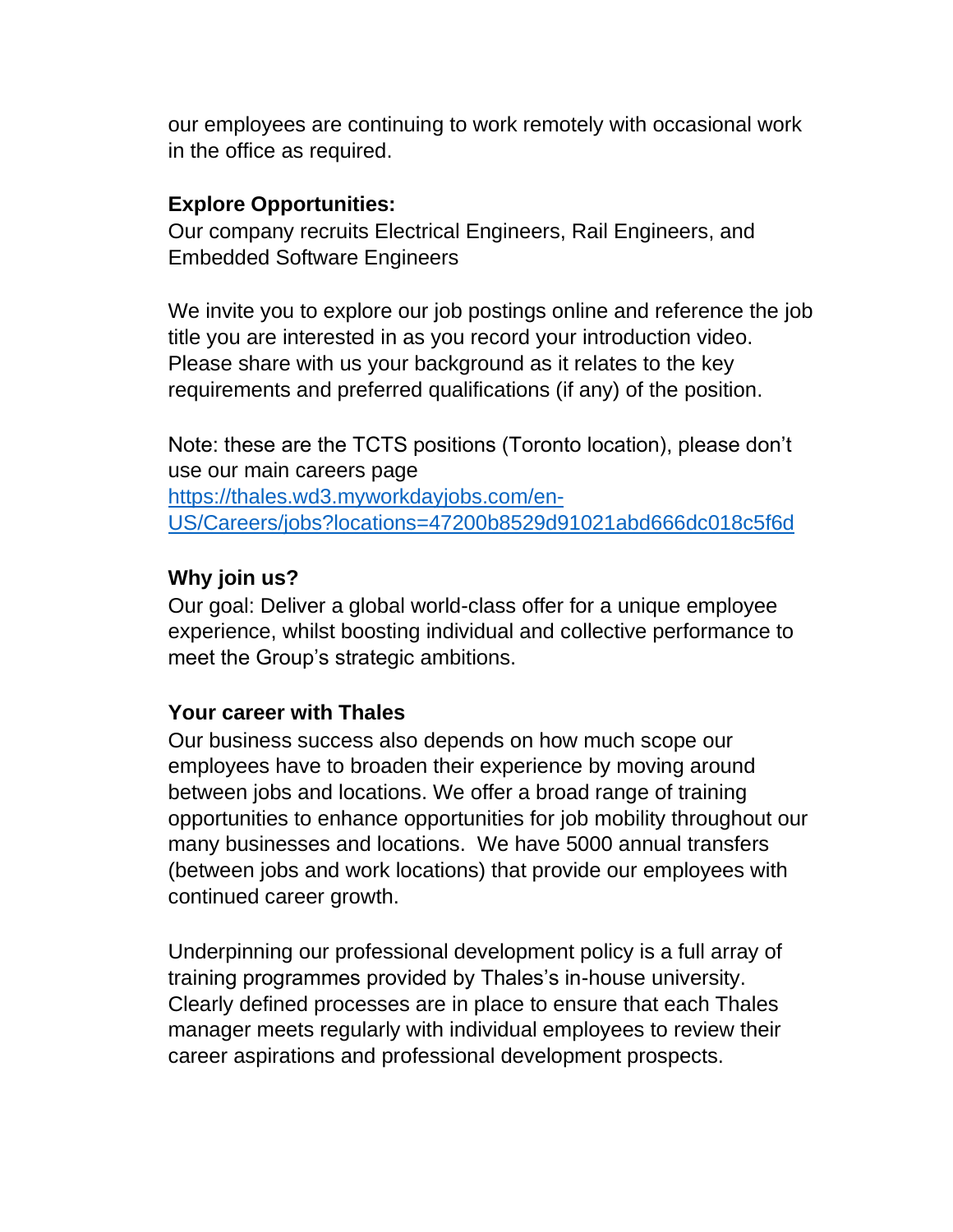We believe that teamwork is a key factor in our growth, so we encourage collaboration in everything we do and constantly look for new ways for employees to interact.

To foster innovation and individual achievement, we expect our employees to be as creative and flexible as possible in the way they organise their work. Every year, Thales awards a prize for the most enterprising new project proposed by an employee.

Thales Learning Hub and Talent & Culture teams At Thales we are committed to giving all employees opportunities to be their best. Established over 30 years ago, Thales Learning Hub – formerly Thales University – is Thales's in-house learning center of excellence supporting the Group's employees worldwide at all key stages of their career. From initial induction to advanced professional development, enabling mobility and promotion throughout the organization.

The learning & development offer – designed by Talent & Culture teams and delivered in 11 Thales Learning Hub locations around the world – focuses on Thales's strategic and business challenges. It is reviewed and updated each year in close relationship with sponsors and operational managers to stay aligned with the changes taking place within the Group and its markets.

The offer is organized around four key areas, all embracing today's digital transformation stakes in coordination with Thales Digital Academy:

- Leadership & Change management new culture and capabilities, inclusive mindset, executive programmes, coaching, mentoring, etc.
- Business Performance Marketing & Sales, Bid & Project Management, Communications…
- Operational Excellence Software, Systems, and Hardware Engineering, innovation, Thales's 4 digital technologies big data, AI, Cybersecurity, IoT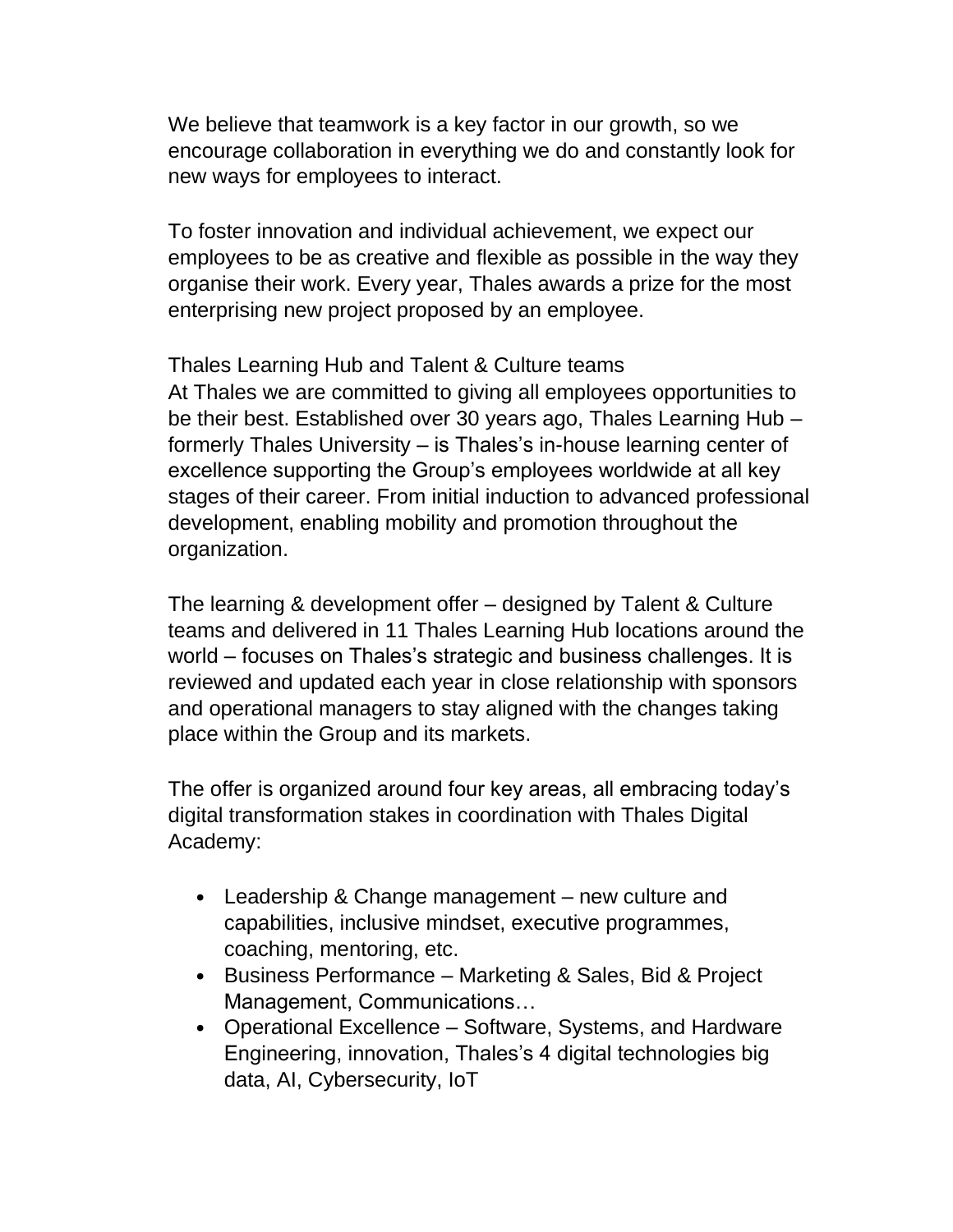• Support Functions' Transformation – Procurement, Quality & Customer Satisfaction, Legal, Finance and Human Resources.

The learning journey combines a wide array of learning methods including both Thales tailor-made programmes, facilitated by Thales senior managers or experts, as well as best in-class market solutions. Special focus is given today to developing and delivering an innovative and disruptive digital learning approach, thanks to a dedicated Learning Lab. From blended to 100% digital and immersive learning, involving videos, virtual classes, serious games, experimentation, design thinking driven customized workshops, codevelopment, etc. Collaborative programmes across job families foster teamwork and meet the operational needs, just-in-time and onthe-job.

Throughout their career path in the Group, employees can benefit from the support of learning advisors to discuss opportunities to move to new roles, change job families and develop their skills to become managers or technical experts.

Thales Learning Hub premises are based in France, the UK, Germany, the Netherlands, Italy, USA and Canada, UAE, Australia, and Singapore.

#### **IMPORTANT NOTES:**

Once you have registered you will receive an email from OSPE with links to the employer portals to record your introduction video(s).

Once you arrive at an employer portal you will enter your name, you will click on upload document and upload your resume. You will then be permitted to access the video recording area to start recording your introduction video for that employer.

You will be presented with 3 questions, and you will have 1 minute to answer the question by video.